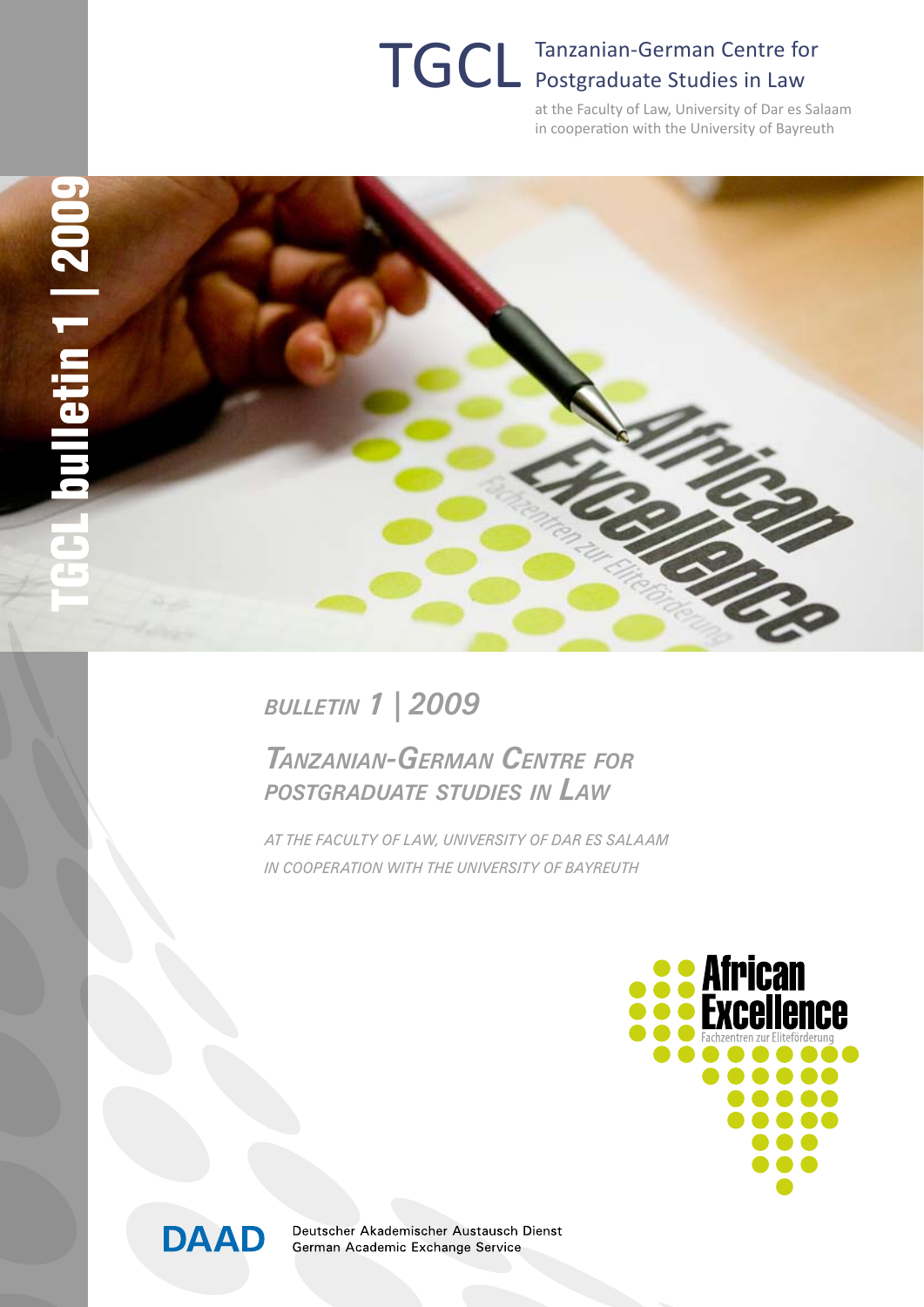# *Imprint*

*TGCL bulletin 1 | 2009* 

#### PURLISHER

Tanzanian-German Centre for Postgraduate Studies in Law (TGCL) at the Faculty of Law University of Dar es Salaam in cooperation with the University of Bayreuth

#### CONTACT

TGCL, Faculty of Law University of Dar es Salaam P.O. Box 35093 Dar es Salaam, Tanzania tel +255 22 2410-102 fax +255 22 2410-103

bulletin@tgcl.ac.tz www.tgcl.ac.tz

TGCL BULLETIN ONLINE www.tgcl.ac.tz/news/bulletin

#### Editorial Board

Dr Kennedy Gastorn Francis Kamuzora LLB Prof. Sifuni E. Mchome PD Harald Sippel Prof. Ulrike Wanitzek (editor-in-chief)

Proof-Reading Ralph Reindler BA Dip. Ed.

#### Editing

Dr Esther Schwarz-Weig www.Sci-Stories.com Yannick Tylle www.cobwebdesign.de

#### Picture credits

Tanzanian-German Centre for Postgraduate Studies in Law (TGCL)

© 2009 TGCL

# *Editorial*

### *Dear Reader,*

The first issue of our TGCL bulletin introduces you to the recently founded Tanzanian-German Centre for Postgraduate Studies in Law. We also report on the magnificent inauguration ceremony of the centre.

The cooperation between our two countries, Tanzania and Germany, and between our two universities, the University of Dar es Salaam and the University of Bayreuth, was celebrated in the presence of a large audience in Nkrumah Hall on the campus of the University of Dar es Salaam.

For those responsible for the centre, this represented the starting signal for the real work, first of all to build up a new LLM and PhD programme. This was a most memorable day for ten young lawyers being presented with the centre's first letters of scholarship.

Our heart-felt thanks go out to our sponsors, the German Academic Exchange Service (DAAD) and Aktion Afrika of the German Foreign Office, for their support, and to all those who actively contributed to the inauguration's success.

We are also grateful to those who came to celebrate this significant moment with us. The report and pictures contained in the following pages are meant to share the memories of the event with our readership, whether they were able to participate on the day or not.

Since the inauguration of the centre, there has been a change of leadership at the Faculty of Law. Dean Prof. Sifuni E. Mchome completed his highly productive term of office in March 2009 and Prof. Palamagamba J. Kabudi has now taken on the role.

Dar es Salaam and Bayreuth, May 2009

Ulrike Wanitzek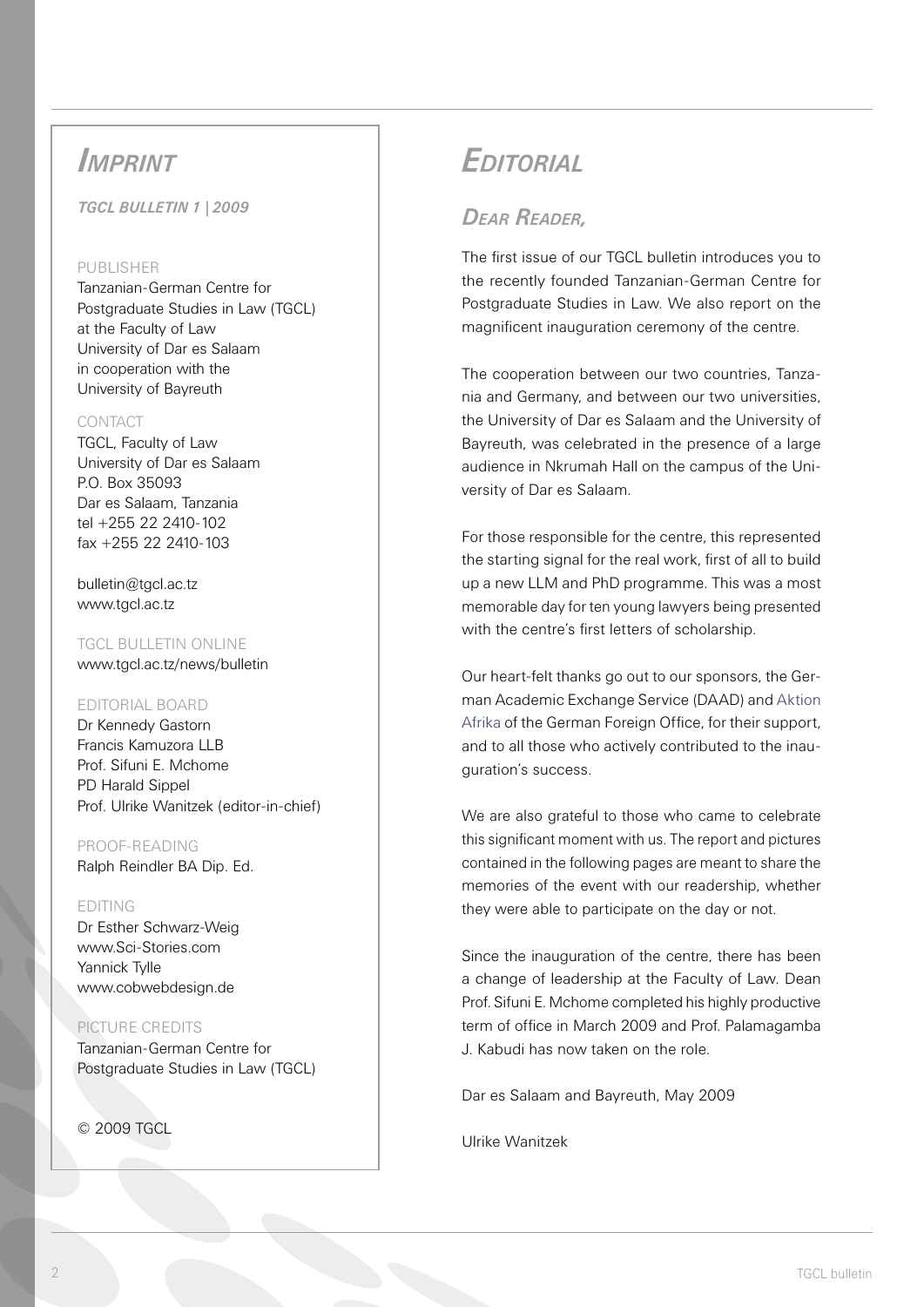# *Inauguration Ceremony*

*On September 4th in 2008 the Tanzanian-German Centre for Postgraduate Studies in Law (TGCL) was inaugurated in Nkrumah Hall at the University of Dar es Salaam. Numerous dignitaries graced the ceremony by their attendance, notably from the judiciary, the advocacy, various ministries and government departments, the diplomatic corps, the DAAD, and Tanzanian and German universities. The audience was welcomed by the master of ceremonies, Prof. Palamagamba J. Kabudi of the Faculty of Law in Dar es Salaam.* 

"The Tanzanian-German Centre for Postgraduate Studies in Law is the only project of its kind in East Africa", **Prof. Sifuni E. Mchome** proudly pointed out. Mchome, Dean of the Faculty of Law at the University of Dar es Salaam, was the first to address the gathering after the national anthems of the United Republic of Tanzania and of the Federal Republic of Germany were magnificently rendered by the Tanzania People's Defence Force's Brass Band. He continued to explain that the centre is intended to train future leaders in many areas of governance, such as the judiciary, the Department of Public Prosecution, the Law Reform Commission, and the private sector.

Numerous potential candidates from various areas of both the public and private sectors had already expressed interest in joining postgraduate study programmes under the sponsorship of the TGCL, he informed the audience. The Dean expressed his confidence that the joint management of the new centre would also strengthen the relationship between the United Republic of Tanzania and the Federal Republic of Germany.

**Prof. Ulrike Wanitzek**, the project leader of the TGCL, prefaced her address by expressing her delight at the establishment of the centre and by emphasizing the relationship of the University of Dar es Salaam and the University of Bayreuth: "The Tanzanian-German Centre for Postgraduate Studies in Law will build on the long-standing close relationship between our two universities. I visited the Faculty of Law for the first time 27



years ago when I came to do my doctoral research in Mwanza and the Lake Victoria region in 1981. That was the beginning of a long and fruitful academic association with the University of Dar es Salaam."

#### *Sharing Professional Wisdom*

She continued by introducing the audience to the scope of the centre's academic programme: "The TGCL seeks to train and enable aspiring lawyers to assume leadership positions in various fields. To achieve this object it will be necessary for our graduates to have a solid academic foundation. In this regard the centre's programmes will rely upon the great competence and experience of existing academic staff of the Faculty of Law, to be complemented in specific areas by a select number of external

*Project leader Prof. Ulrike Wanitzek, University of Bayreuth, and the Dean of the Faculty of Law, University of Dar es Salaam, Prof. Sifuni E. Mchome, present the contracts of academic cooperation between both universities.*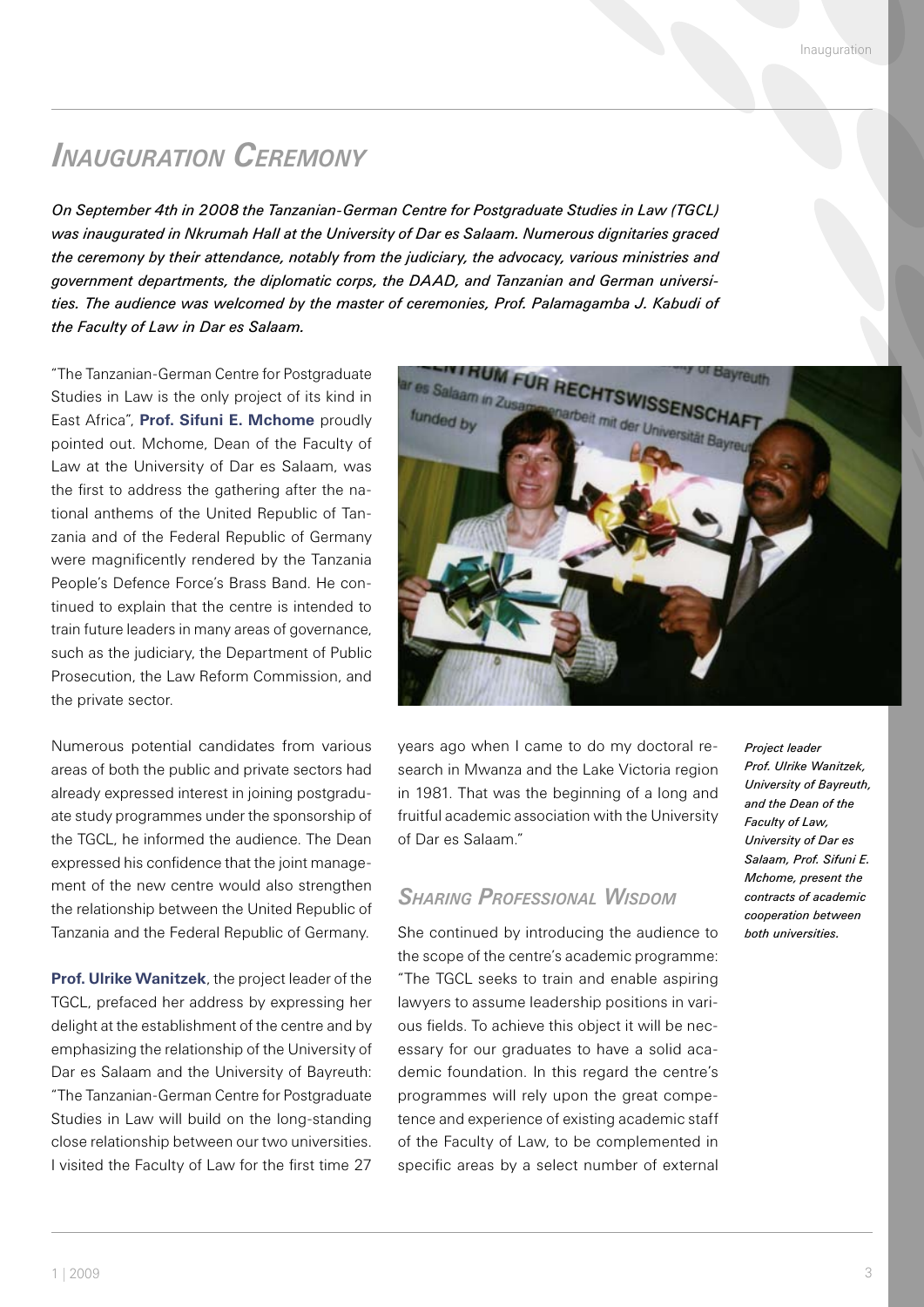scholars. Our students will also require a practical perspective which we believe to be central to the training of future leaders. We will therefore, from time to time, invite lawyers in leading posiing of the structures and institutions of the East African Community. However, if the EAC is ultimately to mature into a political union, the legal structures existing in the partner states will



*Speakers and guests from both countries after the ceremony.*

tions in various fields of the law to hold lectures and discussions with our students and share their professional experience and wisdom". The centre will also offer courses on interdisciplinary approaches, information technology, advanced English writing and speaking skills for lawyers as well as an introductory course to the German language.

### *Tanzania within the EAC*

She pointed out that Tanzania is increasingly becoming part of a larger community, most importantly, the East African Community (EAC). Consequently, it is intended that the students will gain a solid knowledge and understandhave to be harmonized to some extent. Such harmonization will require thorough knowledge of the constituent legal systems of the partner states. The centre will therefore invite lawyers and other professionals from Kenya, Uganda, Burundi and Rwanda to contribute to our programme through lectures, discussions and other forms of instruction.

Prof. Wanitzek further pointed out that the centre aims to integrate into the programme a component of German and European Union law to provide a basis for the comparative analysis of the legal systems of Tanzania and Germany as members of the East African Community and European Union structures, respectively.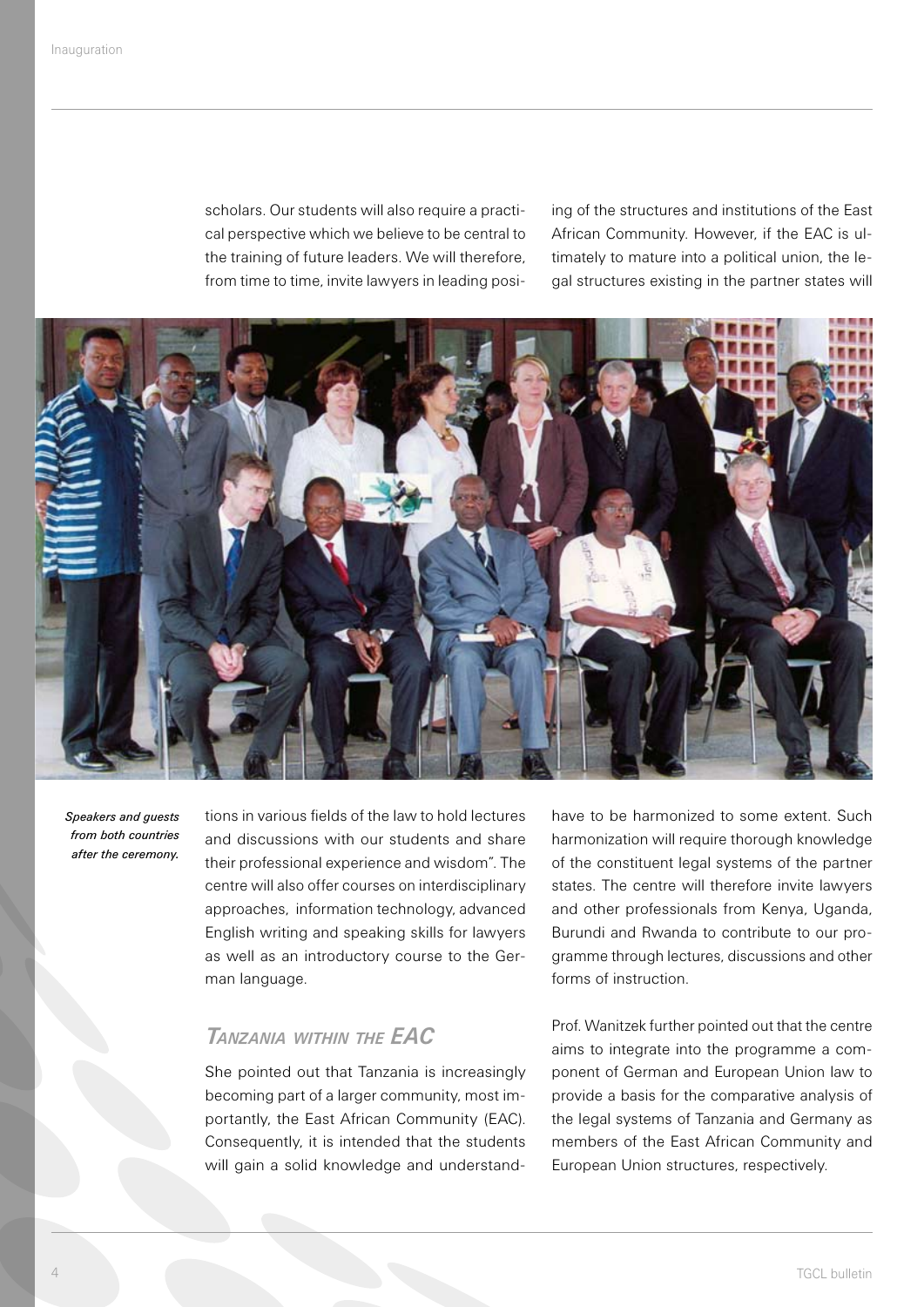**African** 

**Fxcellence** 

# *Scholarships and <sup>a</sup> Summer Academy*

Prof. Wanitzek had some news for the assembled audience: "Within its first five year phase, the centre will provide 40 scholarships for LLM students and ten scholarships for PhD students. The centre's programme will not only be open for students who have been offered scholarships by the TGCL but also to all other students admitted to the Faculty of Law LLM programme. Moreover the best LLM and PhD students will be awarded a prize, namely: to participate in a summer academy at the University of Bayreuth in Germany."

#### *Academic Collaboration*

On behalf of the University of Bayreuth, **Prof. Torsten M. Kühlmann** congratulated all involved on the opening of the centre. He reported that for many years African studies had been a focus of teaching and research at Bayreuth University, where nearly 100 scholars are currently involved in African studies. In the University's



*Prof. Torsten M. Kühlmann informed the audience about the achievements of research and education on Africa at the University of Bayreuth.* 

quest to enhance knowledge on and in Africa, the interdisciplinary "Bayreuth International Graduate School of African Studies" (BIGSAS) had been established in 2007.

He informed the audience that the University of Bayreuth, since its foundation in 1975, in its mission to enhance knowledge, had managed to establish and maintain joint ventures with over 50 universities worldwide. The TGCL could be seen as a good example of the fruits of a flourishing academic relationship.

# *Need for Sophisticated Skills*

The German Academic Exchange Service (DAAD) was represented by **Ms Barbara Mück MA**, Head of the "Special Projects Africa" Section, who began her address by emphasizing that globalization, climate change, food crisis, international terrorism and other challenges require a highly-trained leadership – leaders who have acquired deep knowledge, wisdom and sophisticated skills to face the problems of today's world; leaders who do not seek their own interest first and foremost, but rather that of the whole community. She pointed out that the most relevant overall objectives of the programme to promote centres of excellence in Africa included improvement in the quality of higher education and the extension of research capacities.

#### *Selected from 70 Applicants*

Ms Mück informed the audience that when the tender concerning centres of excellence was released, an astounding 70 applications were received based on already existing university cooperation projects between Germany and various African countries. She further explained that apart from the TGCL, there were only four other centres established in African countries, specifically the Centre for Logistics in Namibia, the Centre for Development Research and Criminal Justice in the Republic of South Africa, the Centre for Development Studies and Health

*Five "Centres of Excellence for Teaching and Research to Train Future Leaders in Sub-Saharan Africa" will be established within this programme of the DAAD. The TGCL was the first to be launched.*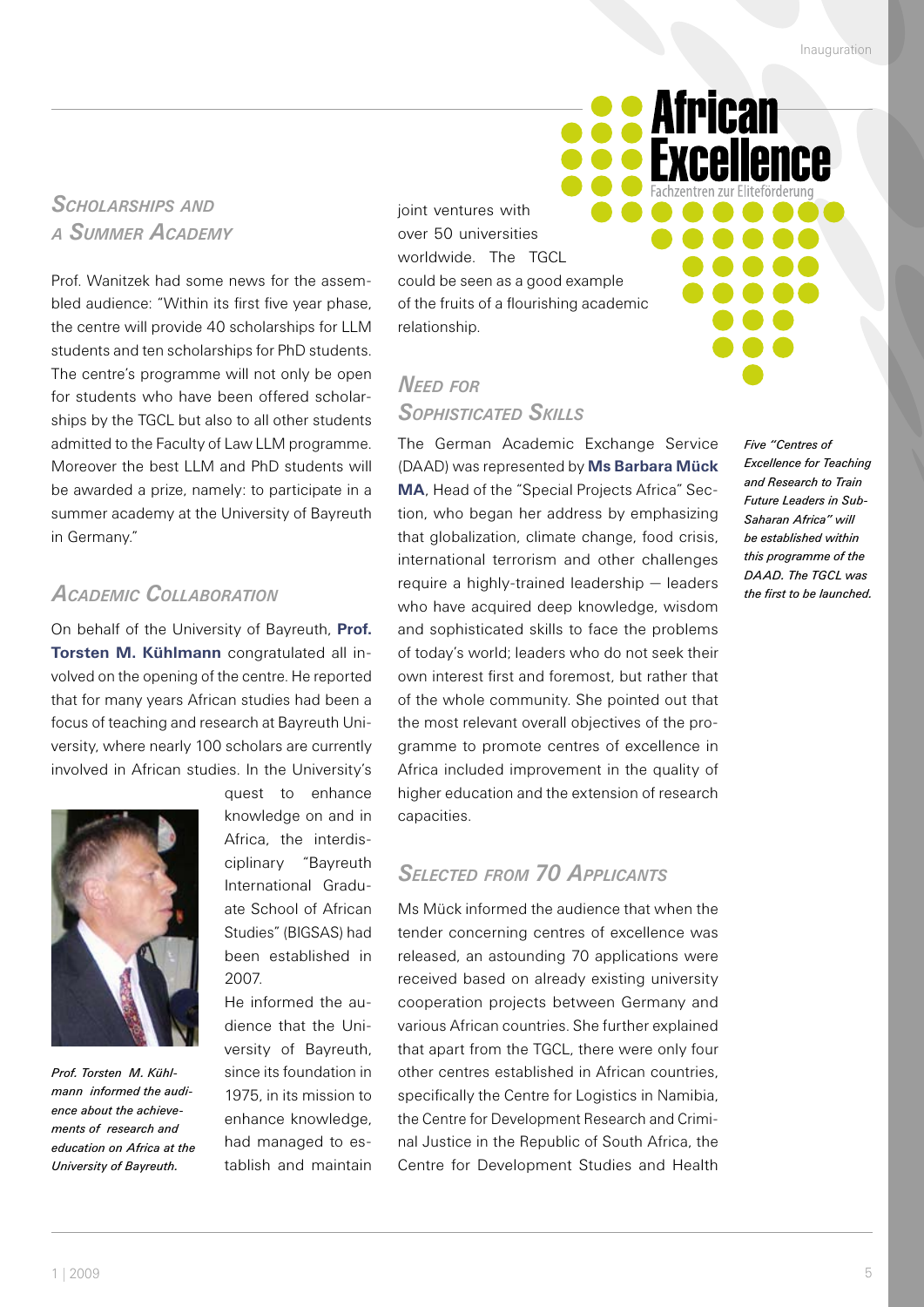

*Ms Barbara Mück MA from the DAAD was amazed how swiftly the TGCL got off the ground.* 

Research in Ghana, and the Centre for Microfinance in the Democratic Republic of Congo. Ms Mück emphasized that the TGCL was the first of all five centres to be inaugurated. She commended the TGCL for its swift establishment with the following words: "We were absolutely amazed how quickly the University of Dar es Salaam and the University of Bayreuth were able to work out this programme together. The excellent preparation of both partners in the programme shows that our commission chose the right universities. It is DAAD's philosophy to promote highest quality."

# *History between Both Countries*

The representative of the Embassy of the Federal Republic of Germany in Tanzania, Chargé d'Affairs **Mr Clemens Hach**, pointed out the long and close relationship between Tanzania and Germany. He mentioned that the centre was one among many examples of cooperation between Germany and Tanzania in the field of higher education.

#### *Mr Clemens Hach from the German Embassy in Tanzania presented a summary of the relations between both countries.*

#### *Long-Standing Cooperation*

The Vice-Chancellor of the University of Dar es Salaam, **Prof. Rwekaza Mkandala**, stressed that projects like the Tanzanian-German Centre for Postgraduate Studies in Law would enhance the University's capacity as an academic institution and improve Tanzanian society as a whole. Furthermore he remarked that the cooperation between the University of Dar es Salaam and the University of Bayreuth had been long-standing and fruitful. Numerous members of the University of Dar es Salaam had studied in Bayreuth under the auspices of the cooperation between the two universities.

## *Honoured by the East African Court of Justice*

The guest of honour, **Honourable Justice Kasanga Mulwa**, representing the President of the East African Court of Justice, Honourable Justice Joseph Nyamihana Mulenga, remarked that there had always been a tendency among students from East Africa to come and study at the University of Dar es Salaam, a tendency which was positive and important for the advancement of the East African Community. Therefore, he praised the Faculty of Law of the University of Dar es Salaam for taking the lead and acknowledged that the Faculty of Law had always been a pioneer of legal integration in the region, having produced key figures in the region's legal sectors.

# *Guest of Honour Opens the Centre*

According to the guest of honour it was highly commendable that the programme focussed on constitutional law, human rights law and comparative law because East Africa requires leaders who respect constitutionalism and human rights in carrying out their day to day business. He went on to congratulate both the University of Bayreuth and the University of Dar es Salaam for having been selected to run the centre and he assured the audience that the East African Court of Justice would provide its assistance to the centre whenever required. He further expressed his desire that the centre and the Faculty of Law devise a hybrid module taking the best of common law and the best of civil law as applied to dispute resolution in order to accommodate members from civil law jurisdictions like Rwanda and Burundi. Finally, the guest of honour solemnly declared the centre officially open.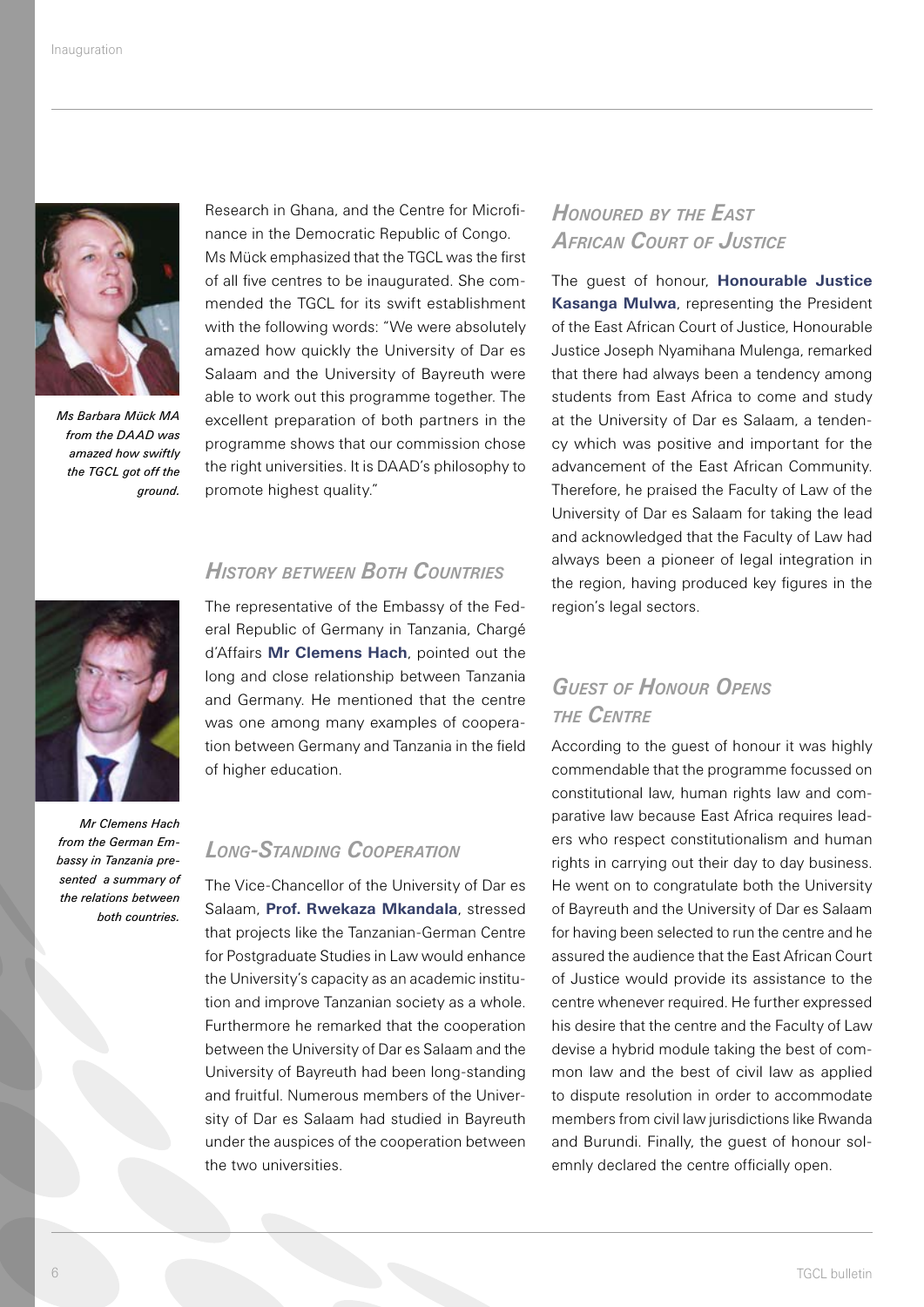#### *Unveiling the Plaque*

After the opening of the centre the Dean of the Faculty of Law of the University of Dar es Salaam, Prof. Mchome, and the project leader, Prof. Wanitzek of the University of Bayreuth, exchanged signed copies of the contract of academic cooperation between the two universities. The contract describes the modes of collaboration and represents a memorandum of understanding between both universities. Subsequently, Honourable Justice Kasanga Mulwa, assisted by members of the University of Dar es Salaam and German officials, unveiled the plaque of the Tanzanian-German Centre for Postgraduate Studies in Law to mark the official launch of the centre.

#### *Challenge and Privilege*

As part of the inauguration ceremony a vote of thanks was read by the Associate Dean (Curricula and Student Affairs) of the Faculty of Law in Dar es Salaam, **Dr Khoti Kamanga**. According to him a morally upright leadership imbued with a strong sense of duty, constitutionalism and justice is of infinite significance. The new



*Dr Khoti Kamanga, Associate Dean of the Faculty of Law, considers the centre a great opportunity.* 

centre therefore represented a challenge to the Faculty of Law to make a contribution to an undertaking of profoud global, regional and national significance. Dr Kamanga concluded his vote of thanks by noting that "this is an opportunity that we will live to cherish, and we thank you for the privilege."

## *Public Lecture: Leaders and Law*

Proceeding to the academic part of the inauguration ceremony, **Honourable Justice Madam Eusebia Munuo** gave a public lecture on "The Relevance of Law for Future Leaders in Africa".



Honourable Justice Munuo was appointed to the Court of Appeal of the United Republic of Tanzania in 2002 and became the first Lady Justice in the history of the Court of Appeal. Her Ladyship premised her lecture on the lessons of pre-colonial African history. She also reminded the audience of the experiences of colonialism and stated that in order to address the scars left by the African past, lawyers – among other professionals – were relevant in the shaping of a more human and acceptable future for Africa in terms of leadership, development, technology, and international relations.

*Honourable Justice Kasanga Mulwa (right) displays the plaque which marks TGCL's official launch. He is assisted by the Vice-Chancellor of the University of Dar es Salaam, Prof. Rwekaza Mkandala.*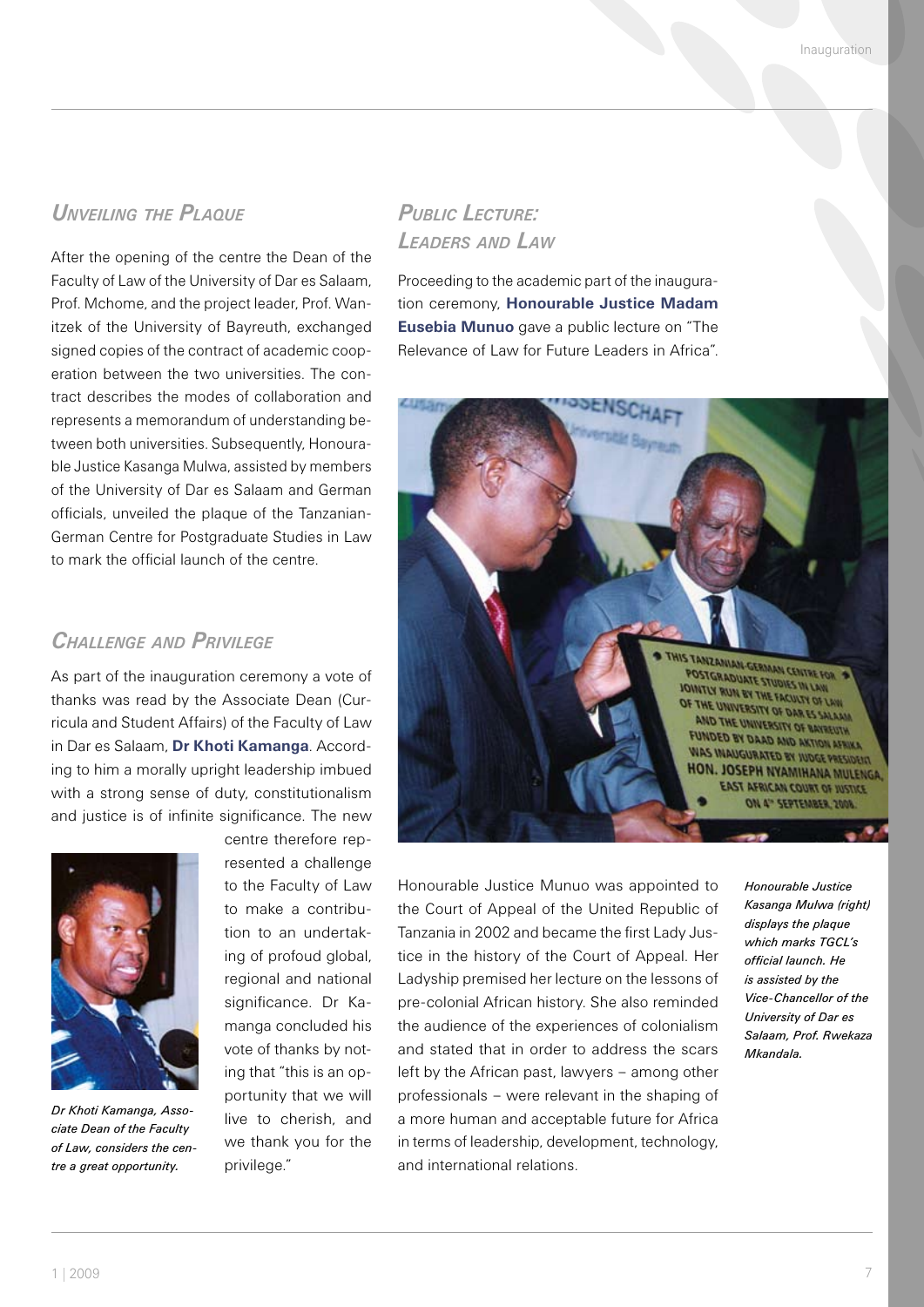

*Honourable Justice Madam Eusebia Munuo called on future leaders to abide by the doctrines of separation of powers and independence of the judiciary. Prof. Gamaliel Mgongo Fimbo of the Faculty of Law, University of Dar es Salaam, strives to foster excellence.* 

#### *Characteristics of Leaders*

She went on to state that any future leader, who desired to lead his or her nation rationally and successfully and to contribute to the development of mankind, should respect human rights in totality, be they international, regional or domestic, and uphold democracy, good governance, justice and peace. International human rights instruments such as the Universal Declaration of Human Rights of 1948 and the African Charter on Human and Peoples' Rights of 1981 (the Banjul Charter) should be observed to the letter and in spirit.

To add emphasis to the importance of respect for human rights by future African leaders, her Ladyship cited the celebrated case of Christopher Mtikila versus Attorney General [1995] TLR 31 in which Lugakingira, J. (as he then was) stated that human rights are an entitlement for each person. They are not gifts from the state but are inherent in a person by virtue of birth and precede the state and the law. They are not a creation of the constitution, rather their inclusion in the constitution is merely evidence of their recognition and enforceability in the courts of law.

#### *Spearheading against Corruption*

The need for free and fair elections across the continent was further discussed by her Ladyship. She noted that among the limitations to the holding of free and fair elections, corruption is one of the most serious. Future leaders in Africa should spearhead the war against corruption and, in the public interest, create the pre-conditions for the conducting of free and fair elections. In her conclusion she invited the future leaders of Africa to uphold the independence of the judiciary to enable the courts to properly administer justice without fear, favour or ill will.

# *Leaders Must Use the Law for Change*

The public lecture presented by Honourable Justice Munuo was commented upon by **Prof. Gamaliel Mgongo Fimbo** of the Faculty of Law, University of Dar es Salaam. He remarked that the topic of the public lecture related closely with the objectives of the centre as its charter was to educate future leaders in East Africa. He further noted that Honourable Justice Munuo had maintained that African leaders must uphold democracy, human rights, and good governance. To this he added they also had to use the law to bring positive change in today's context, and that they had to play a vital part in the fields of economics and politics. Therefore, legal education should be provided in a way that makes its recipients aware of their future roles.

### *Good Lawyers Know about Society*

He remarked that a good lawyer is one who knows something about the society in which the law operates and that the TGCL represented an outstanding contribution to reach this aim. He closed his remarks by pointing out that the Law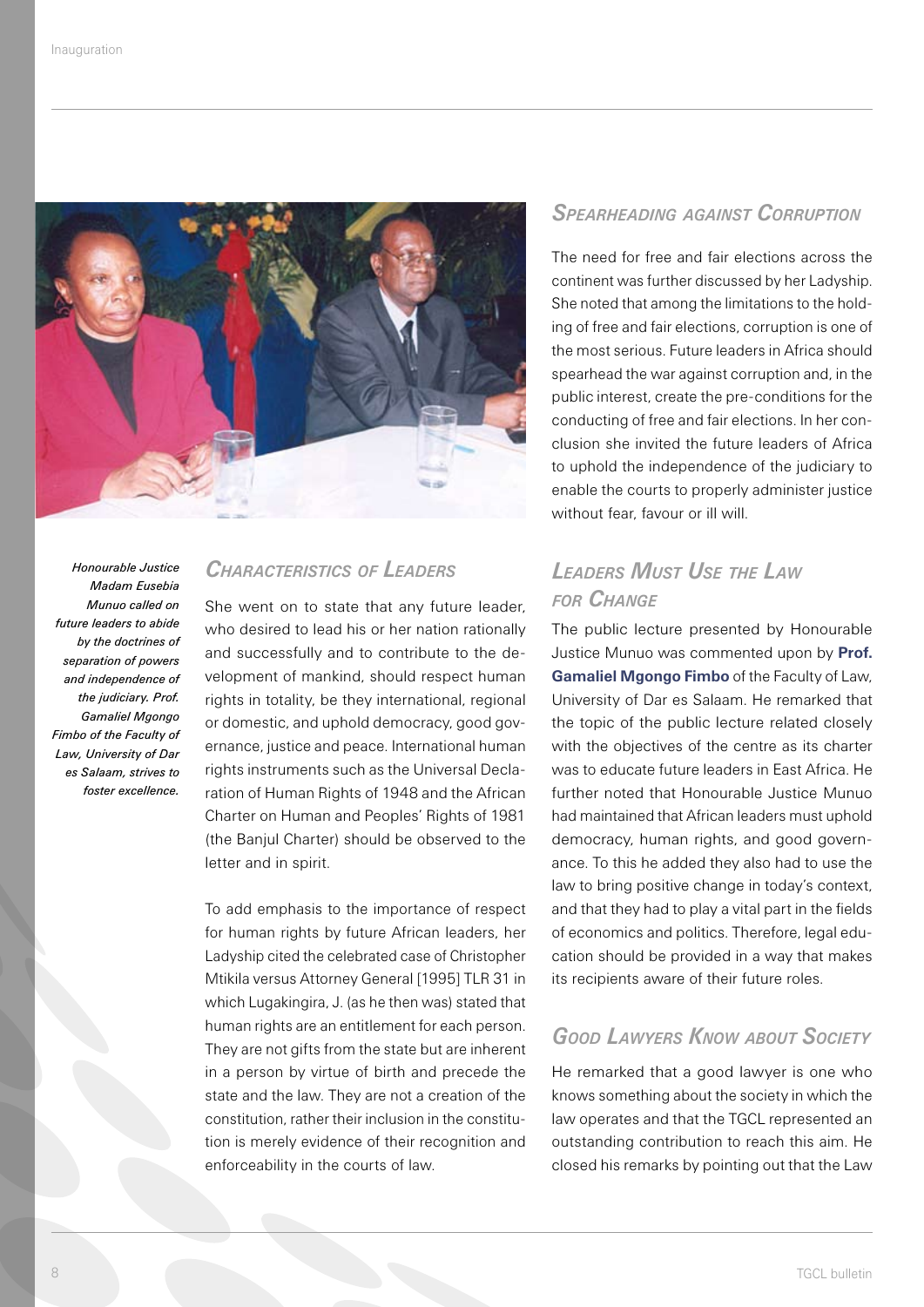Faculty's mission was to make sure that TGCL would remain a centre of excellence and that the sustainability of the new programme depended not only on the support of the Government of the United Republic of Tanzania and the East African Community but first and foremost on the commitment of the Faculty of Law and the University of Dar es Salaam to foster the centre.

#### *Scholarship Letters*

Following on from the discussion and commentary on the public lecture, proceedings turned to the granting of scholarship letters to the successful applicants. Ten LLM students received their letters of scholarship. They thanked the



*Ms Hawa Juma spoke for the scholarship holders and promised to study hard.* 



*Prof. Kabudi ably conducted the ceremony.* 

Faculty of Law and all German institutions and officials for the establishment of the centre of which they were fortunate enough to have become the first beneficiaries. The vote of thanks was read by **Ms Hawa Juma LLB** who said that they all felt privileged and honoured for be-

ing granted scholarships of the centre and that they, on their part, promised to study hard to realize the objectives of the centre. The master of ceremonies, **Prof. Palamagamba J. Kabudi**, closed the inauguration and thanked all involved.



#### *Audience and Media Coverage*

The inauguration ceremony was attended by approximately 200 persons from Tanzanian and German universities, the judiciary, ministries, government departments, the diplomatic corps, NGOs and the private sector. Several Tanzanian newspapers published articles on the ceremony and on the centre's programme. The whole ceremony was broadcast live on national radio and highlights of the event could be seen in news coverage on major TV stations in Tanzania.

*An audience of dignitaries and interested parties assembled in Nkrumah Hall at the University of Dar es Salaam.* 



*Goodluck Kiwory (right) is one of the LLM students to receive his scholarship letter from project leader Prof. Wanitzek, University of Bayreuth, from the Dean of the Faculty of Law in Dar es Salaam, Prof. Mchome, from the Director of the DAAD Regional Office at Nairobi, Ms Gabriele von Fircks, and from Ms Barbara Mück (behind Kiwory), head of the DAAD "Special Projects Africa" Section (from left to right).*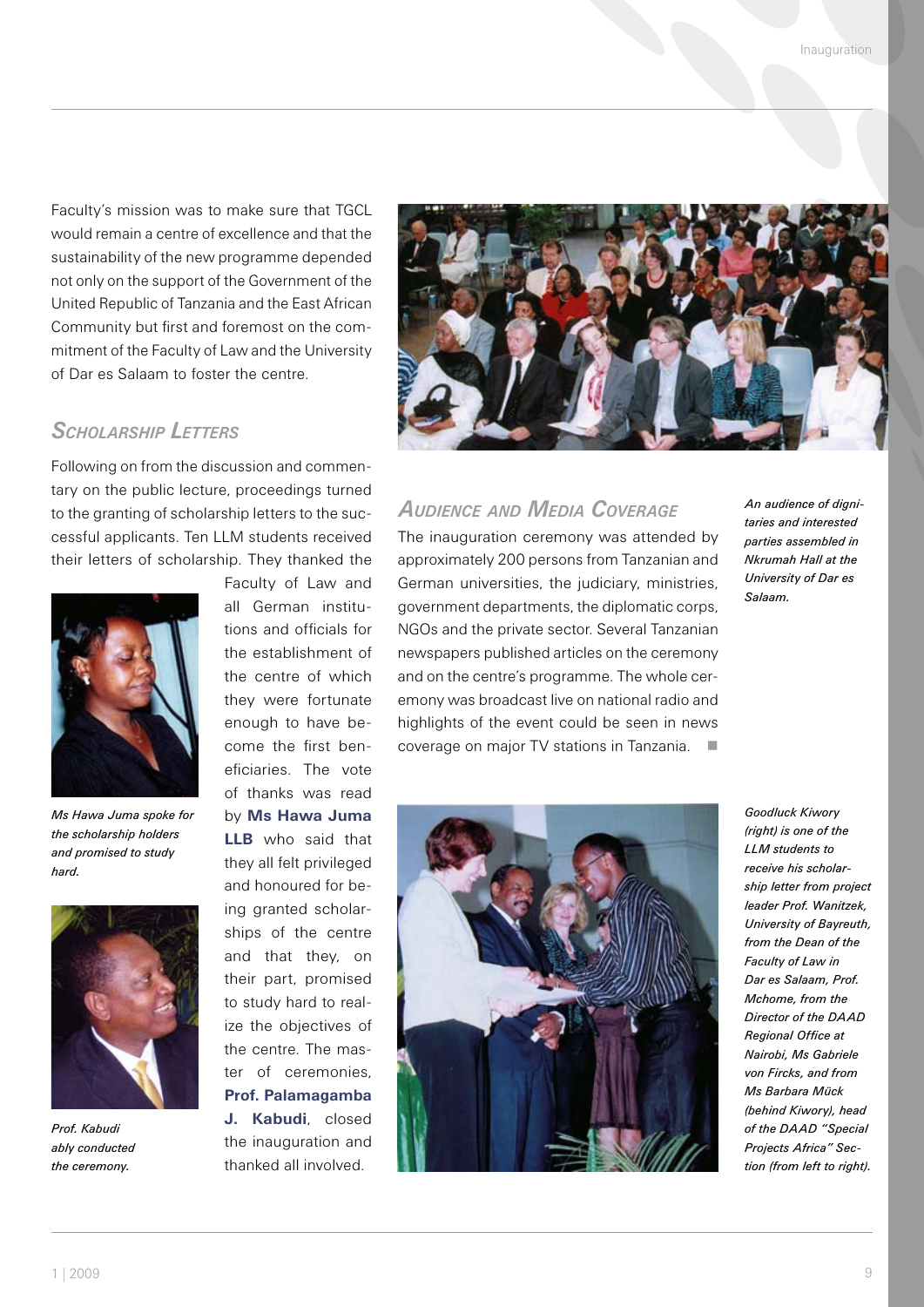# *Inside the TGCL*



#### *Students*

The first ten LLM scholarship holders of TGCL pictured above are (from left to right): Ms Judith Kakongwe, Mr Thomas Sipemba, Ms Bahati Ndeserua, Ms Hawa Juma, Ms Juliana Kimwaga, Mr Bakari George, Mr Francis Kamuzora, Mr Hamza Ismail, Mr Goodluck Kiwory, Ms Angela Lushagara. They are joined by a number of further LLM students holding scholarships from other institutions.

#### *Organization*

The centre is headed by an academic committee currently consisting of five members: Four academics represent the Universities of Dar es Salaam and Bayreuth in equal measure, i.e. Dean Prof. Kabudi, coordinator Dr Kennedy Gastorn, project leader Prof. Wanitzek, and manager PD Harald Sippel. The LLM students are represented by Mr Francis Kamuzora LLB, to be joined later by a gender representative. The academic committee regularly verifies the progress of every student and takes the final decisions regarding the organization of the TGCL and the training programmes.



*Dr Kennedy Gastorn is the TGCL coordinator in Dar es Salaam. He received his doctoral degree in law from the University of Bayreuth.*





*Privatdozent Harald Sippel from Bayreuth University is the manager of the TGCL. His habilitation thesis centred on the legal history of Tanzania.* 

*Mr Francis Kamuzora is the LLM students' representative in the academic committee.*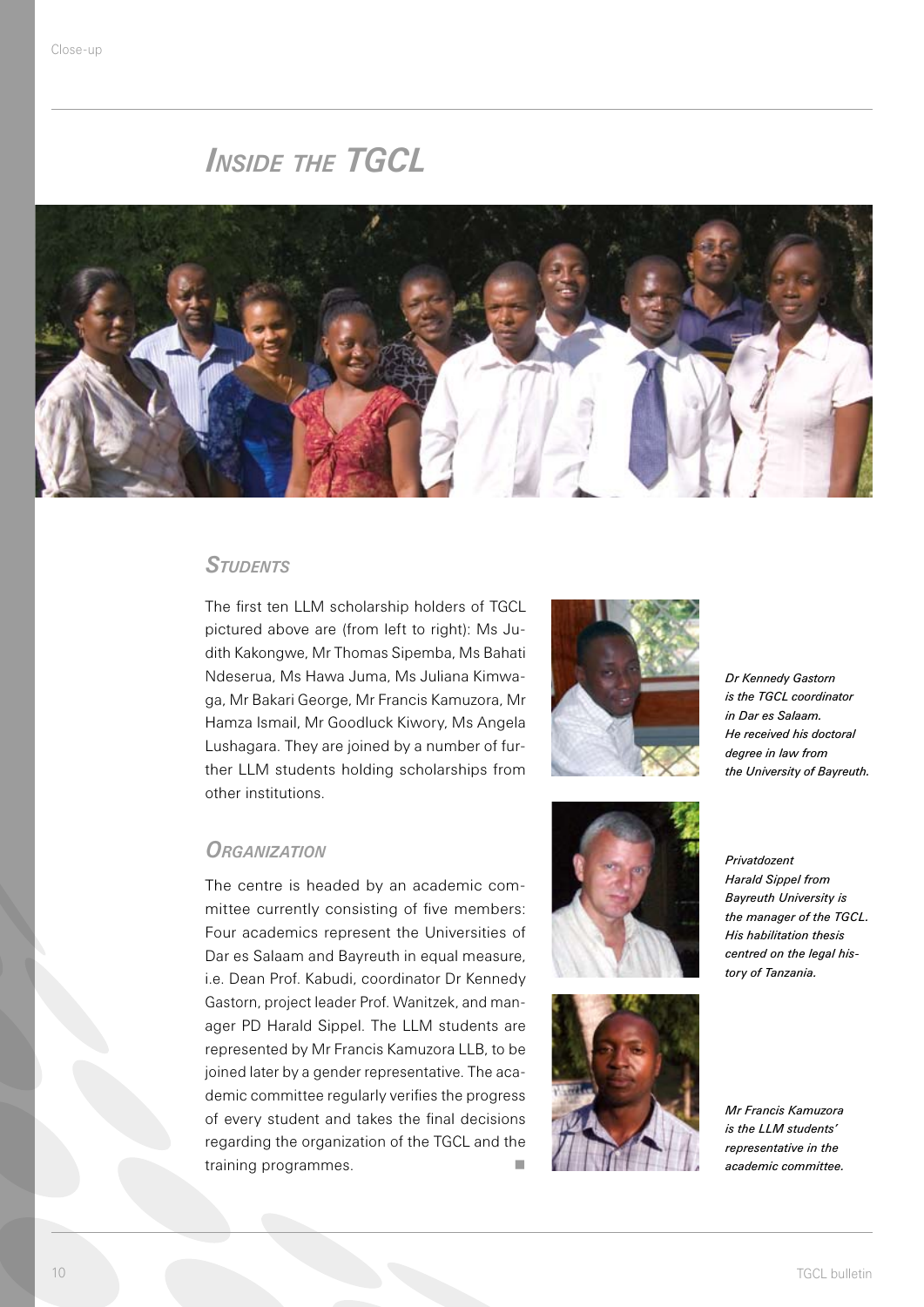# *Human Rights Conference*

In commemoration of the 60th anniversary of the Universal Declaration of Human Rights, the Commission for Human Rights and Good Governance (CHRAGG) and the Tanzanian-German Centre for Postgraduate Studies in Law (TGCL) co-organized a conference in Nkrumah Hall on the campus of the University of Dar es Salaam on 25th November 2008. The Dean of the Faculty of Law, Prof. Sifuni E. Mchome, PD Harald Sippel of the University of Bayreuth, and the Honourable Justice Amili Manento of CHRAGG addressed the audience during the opening of the conference.

## *Current State in Tanzania*

The academic papers presented during the conference by members of the Faculty of Law dealt with important issues of human rights in Tanzania. Prof. Chris Maina Peter provided an overview of the current state of human rights in Tanzania while Prof. Sifuni E. Mchome drew the attention of the audience to recent cases of mob, inter-tribal and witchcraft killings in Tanzania and the resulting challenges for society, the judiciary and the government. Corruption in the delivery of justice in Tanzania was the topic of a written contribution by Dr Sengondo Mvungi.

Dr Axel Dörken, the Director of the German Agency for Technical Development (GTZ) in Tanzania, added a practical view and discussed the human rights approach in German development cooperation with Tanzania.

#### *Are Human Rights Negotiable?*

The central question during the discussion of the papers was to what extent the Universal Declaration of Human Rights was based on the cultural and social values of Europe and North America, and to what degree its content could be accepted in the African cultural context. The speakers unanimously expressed the view that the Declaration of Human Rights is indeed universal and aims to protect the fundamental rights of any human being anywhere in the world. They concluded from this that human rights are not negotiable antd that neither traditional nor religious values can impinge on the rights to freedom and equality of the individual person.



*The Universal Declaration of Human Rights (UDHR), adopted by the United Nations General Assembly in Paris, France, on December 10th in 1948, and signed by almost all nations, is the most translated document in the world. A translation in any language can be found at http://www.ohchr.org/EN/UDHR/Pages/SearchByLang.aspx.*